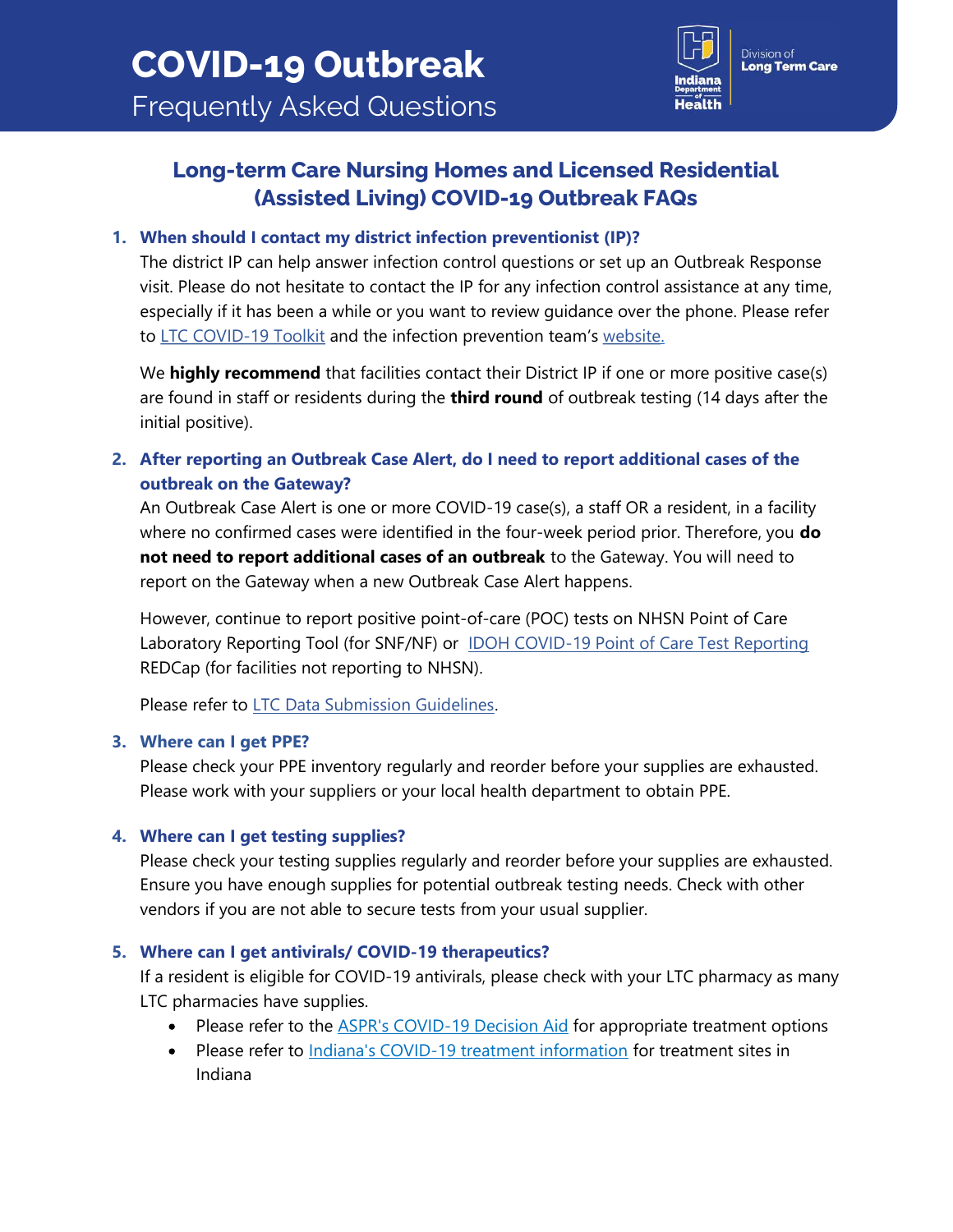## 6. When should we test staff and/or residents?

#### **Table 1: Testing Summary**

| <b>Testing Trigger</b>                                                                                                    | <b>Staff</b>                                                                                                                                                                                                                                       | <b>Residents</b>                                                                                                                                                    |
|---------------------------------------------------------------------------------------------------------------------------|----------------------------------------------------------------------------------------------------------------------------------------------------------------------------------------------------------------------------------------------------|---------------------------------------------------------------------------------------------------------------------------------------------------------------------|
| Symptomatic individual<br>identified                                                                                      | Staff, regardless of<br>vaccination status, with signs<br>or symptoms must be tested.                                                                                                                                                              | Residents, regardless of<br>vaccination status, with signs or<br>symptoms must be tested.                                                                           |
| Newly identified COVID-<br>19 positive staff or<br>resident in a facility that<br>can identify close contacts             | Test all staff, <i>regardless of</i><br>vaccination status, that had a<br>higher-risk exposure with a<br>COVID-19 positive<br>individual.                                                                                                          | Test all residents, regardless of<br>vaccination status, that had<br>close contact with a COVID-19<br>positive individual.                                          |
| Newly identified COVID-<br>19 positive staff or<br>resident in a facility that is<br>unable to identify close<br>contacts | Test all staff, regardless of<br>vaccination status, facility-<br>wide or at a group level if<br>staff are assigned to a specific<br>location where the new case<br>occurred (e.g., unit, floor, or<br>other specific area(s) of the<br>facility). | Test all residents, regardless of<br>vaccination status, facility-wide<br>or at a group level (e.g., unit,<br>floor, or other specific area(s) of<br>the facility). |
| <b>Routine</b> testing                                                                                                    | According to Table 2 below                                                                                                                                                                                                                         | Not generally recommended                                                                                                                                           |

### Table 2: Routine Testing Intervals by County COVID-19 Level of Community **Transmission**

| <b>Level of COVID-19 Community</b><br><b>Transmission</b> | <b>Minimum Testing Frequency of Staff who</b><br>are not up-to-date <sup>+</sup> |  |
|-----------------------------------------------------------|----------------------------------------------------------------------------------|--|
| Low (blue)                                                | <b>Not recommended</b>                                                           |  |
| <b>Moderate</b> (yellow)                                  | Once a week*                                                                     |  |
| <b>Substantial</b> (orange)                               | Twice a week*                                                                    |  |
| High (red)                                                | Twice a week*                                                                    |  |

\*Staff who are up-to-date do not need to be routinely tested.

\*This frequency presumes availability of Point of Care testing on-site at the nursing home or where off-site testing turnaround time is <48 hours.

### 7. Can vaccines/boosters be given to COVID-19 positive individuals?

In LTC, boosters can be given while outbreak testing is in progress, including to those in quarantine, however, do not give boosters to those with symptoms/confirmed COVID-19. For individuals with confirmed COVID-19, the vaccine can be given only after they have completed the isolation period (10 days for asymptomatic or mild to moderate illness, up to 20 days in those with immunocompromised conditions, severe illness, or who needed hospitalization).

Please ensure you have ongoing COVID-19 vaccination plans in place.